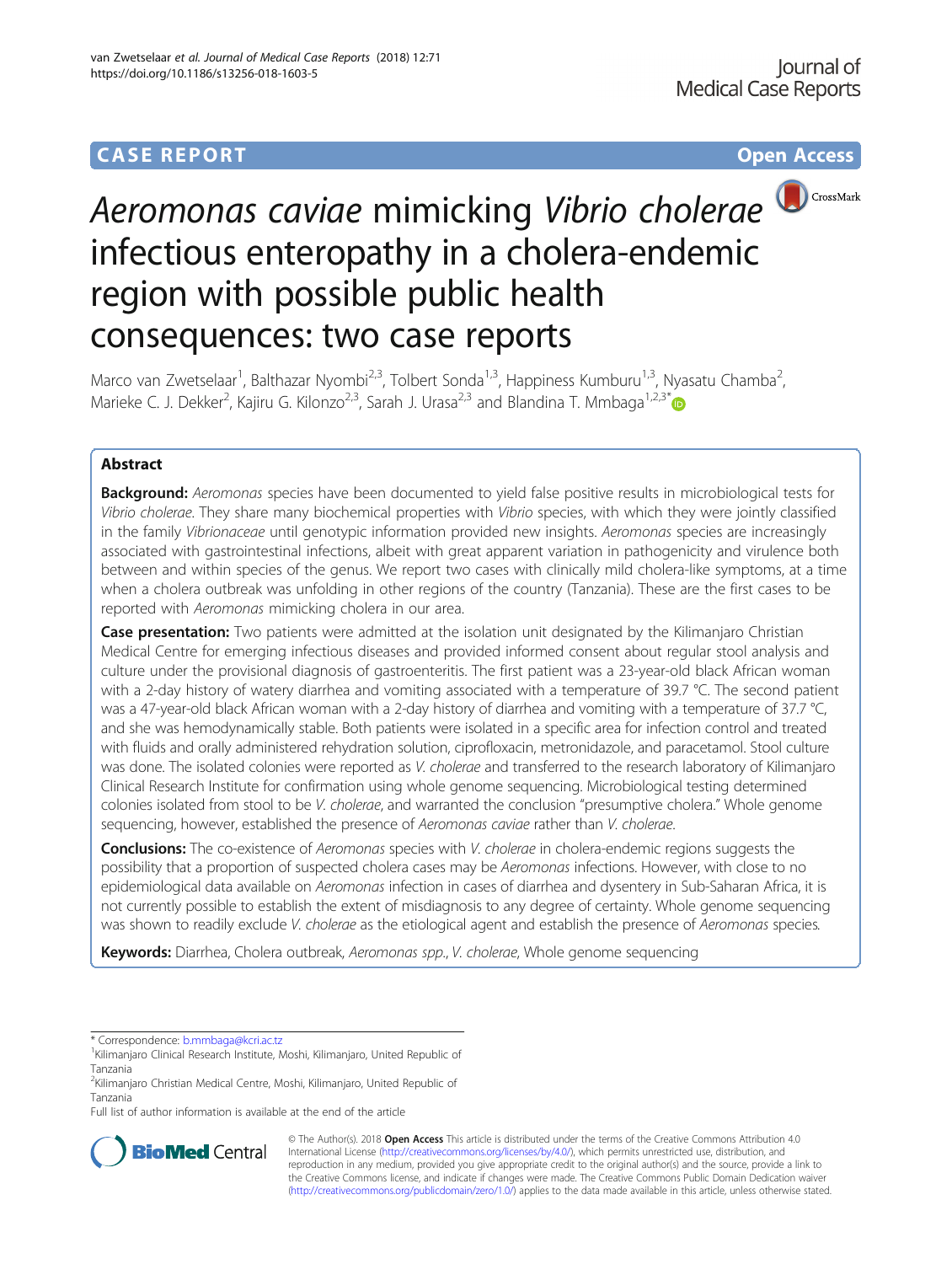### Background

Detection of Aeromonas species, and in particular differentiating these from Vibrio species, can require a large number of laboratory tests  $[1-3]$  $[1-3]$  $[1-3]$  $[1-3]$ . We were caught out by this when on the same day two patients presented with cholera-like symptoms at a time when a major cholera outbreak was unfolding in several other regions in the country (Tanzania). We present this case report as a cautionary tale, with possible relevance for the management of cholera outbreaks. Having obtained the whole genome sequences of the isolates we also hope to make a modest contribution to the growing evidence linking Aeromonas with human enteropathy.

Tanzania experienced two large cholera outbreaks in 2015. In a refugee camp on the Tanzania–Burundi border, 4833 cases had been reported, of which 40 died [[4\]](#page-5-0). A new index case presented in Dar es Salaam on 15 August 2015. Our cases presented on 8 September 2015, when 857 cases and 13 deaths had been reported countrywide. By October, the outbreak had spread to 13 regions, with 4835 cumulative cases [\[5](#page-5-0), [6](#page-5-0)]. When the outbreak abated in April 2016, a total of 24,018 cases had been reported in 28 regions, of which 429 died [[7\]](#page-5-0).

Cholera is an acute diarrheal infection caused by ingestion of food or water contaminated with the bacterium Vibrio cholerae. Cholera is a potentially fatal disease affecting adults and children, and can kill within hours if untreated. The O1 and O139 serogroups of V. cholerae cause outbreaks; other strains can cause mild diarrhea but do not generate epidemics. Approximately 80% of people infected with V. cholerae do not develop symptoms; they can, however, shed the bacteria for up to 10 days. Among those who develop symptoms, 80% have mild or moderate symptoms, while around 20% develop acute watery diarrhea with severe dehydration [[8\]](#page-5-0).

Aeromonas species have been associated with a wide variety of human infectious diseases including gastroenteritis, wound infections, septicemia, respiratory infections, hepatobiliary infections, and urinary tract infections [\[3,](#page-5-0) [9](#page-5-0)]. Aeromonas is most commonly associated with gastrointestinal infections. Most Aeromonas-associated enteropathy is watery diarrhea with a self-limited course; however, fever, abdominal pain, vomiting, bloody diarrhea, and secondary dehydration may occur. Outbreaks of Aeromonas-associated enteropathy have rarely been reported. In one outbreak of diarrhea with 2170 cases, Aeromonas was the most prevalently isolated single enteric pathogen (82%), but V. cholerae strain O1 was also isolated in 12% of samples, and identified as the more likely etiological agent [\[10\]](#page-5-0).

Aeromonas is ubiquitous in aquatic environments. Vibrio and Aeromonas have been shown to co-inhabit a shared host. The non-biting midges (chironomids), an abundant insect in aquatic habitats  $[11]$  $[11]$ , have been proposed as a natural reservoir for Vibrio and Aero-monas species [\[12](#page-5-0)].

Very little is known about the incidence of Aeromonasassociated gastroenteritis in Sub-Saharan Africa (SSA). Studies in a number of Asian, Latin-American, and African countries isolated Aeromonas in 1 to 80% of children with diarrhea, and in 0 to 45% of asymptomatic children [\[13\]](#page-5-0). The recent large-scale Global Enteric Multicenter Study (GEMS) study [\[14\]](#page-5-0) found Aeromonas infection to be significantly associated with watery diarrhea and dysentery in children under 5 in Bangladesh and Pakistan, but found no significant attributable risk for the sites in India or the four SSA countries in the study. In Bangladesh and Pakistan, the study found Aeromonas in 18.7 to 28.6% of stools of children with medium to severe diarrhea, usually with co-infecting enteropathogens. It was found as the sole pathogen in only 1.8 to 4.2% of cases. Aeromonas was detected in the stools of approximately equal numbers of cases and matched controls [\[14](#page-5-0)–[16](#page-5-0)].

The epidemiology of Aeromonas-associated diarrhea is influenced by host and environmental factors, and by variation in pathogenicity between strains [[17,](#page-5-0) [18\]](#page-5-0). Isolates were shown to exhibit large variation in the presence of virulence genes, both between and within species [\[17,](#page-5-0) [19,](#page-5-0) [20\]](#page-5-0).

Up to the 1980s, the genera Aeromonas and Vibrio were classified jointly in the family Vibrionaceae. Molecular genetic developments then entailed reclassification into its proper family of Aeromonadaceae. Several reclassifications within the genus have since taken place. At least 31 acknowledged or proposed species of Aeromonas have been described, exhibiting great phenetic diversity [\[17\]](#page-5-0). The dominant species associated with human enteropathology are Aeromonas caviae, Aeromonas hydrophilae, and Aeromonas veronii biovar sobria, although studies disagree on the relative importance of these species in human infections [\[13,](#page-5-0) [21](#page-5-0)–[24\]](#page-5-0).

To distinguish Aeromonas species from their former family members V. cholerae and Plesiomonas shigelloides (all oxidase positive, setting them apart from the Enterobacteriaceae), the key screening reactions include: growth in nutrient broth in the presence and absence of salt; growth on thiosulfate-citrate-bile salts-sucrose (TCBS) agar (selective for V. cholerae with circular yellow or green > 2 mm colonies, inhibitive to Aeromonas with no or tiny colonies); resistance to vibriostatic agent O/129; and the string test [[3](#page-5-0)]. Ghenghesh et al. (2008) documented laboratory procedures requiring minimal resources, enabling ap-plication in low-resource settings [[13\]](#page-5-0). Aeromonas strains have been documented to exhibit atypical results for various assays and can in rare cases "be mistakenly identified as V. cholerae if a complete battery of screening tests aren't performed" [[1](#page-5-0)]. The UK's Public Health England standard for identification of Vibrio species was expanded in 2015 to include procedures for differentiation of Aeromonas species [\[25](#page-5-0)].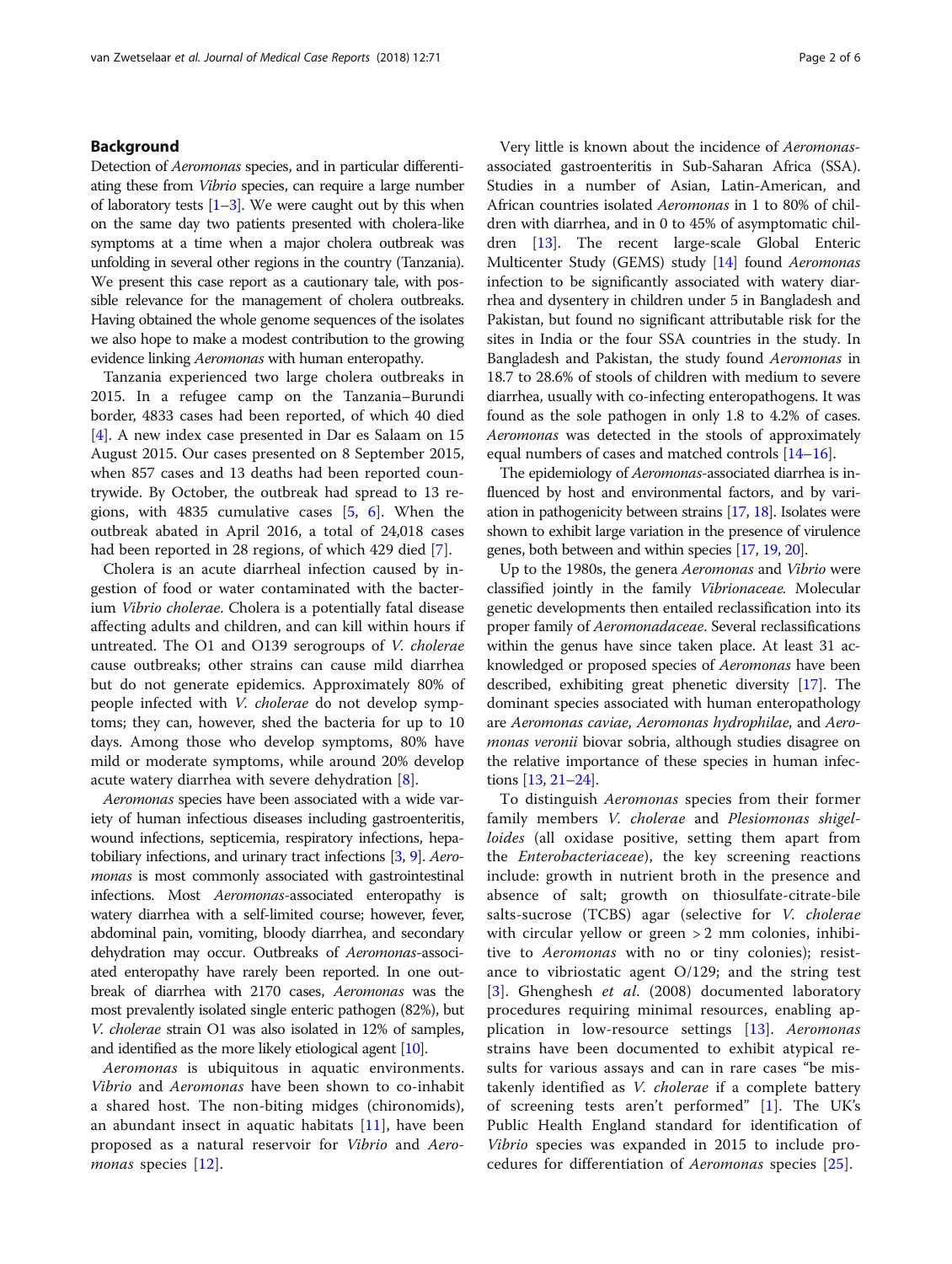Genomic data will readily and accurately identify isolates as members of the Aeromonas genus, although typing to species rank is complicated by multiple factors. Classification by comparison with publicly deposited genomes, even in curated databases, can result in mislabeling  $[22]$  $[22]$  $[22]$ . This is in part due to posterior reassignments within the genus, but also inherent to Aeromonas biology. Recombination occurs frequently between members of the genus, creating "highways of gene transfer" that obscure vertical phylogeny [\[26\]](#page-5-0). In addition, the ribosomal RNA (rRNA) genes of Aeromonas species are characterized by an exceptionally high copy number and large intragenomic heterogeneity, defying the common identification measure of 16S rRNA gene identity [\[27](#page-5-0)–[29](#page-5-0)].

In light of the intricate taxonomy of Aeromonas, whole genome content comparisons, as measured by in silico DNA-DNA hybridization and average nucleotide identities (ANI), have been proposed as the "new gold standard" for identification [[22,](#page-5-0) [26](#page-5-0)]. In silico multi-locus sequence typing (MLST) using the conserved housekeeping genes gyrB, rpoD, recA, dnaJ, gyrA, and dnaX was demonstrated to accurately reproduce the taxonomy of Aeromonas species [[30\]](#page-5-0).

For clinical purposes, detailed identification is arguably less relevant than determining the virulence and drug susceptibility profile of the organism, in particular when these characteristics do not segregate cleanly with species. Whole genome sequencing (WGS) has the benefit of providing data to analyze both, to the extent that mechanisms have been genotyped. WGS can additionally provide unprecedented insight into the dynamics of disease outbreaks.

With outbreaks recurring almost every year, cholera is an endemic disease in Tanzania, as in many other SSA countries. Its etiological agent, V. cholerae, co-exists with species of the phenotypically similar but genotypically distinct genus Aeromonas in the same region. Clinical cases of mild to severe infectious gastroenteritis may be caused by virulent strains of Aeromonas, although very little is known about its incidence in SSA. Laboratory tests for V. cholerae may give false positive results when assayed on Aeromonas species. Therefore, advanced testing – which is often unavailable in low-resource settings – can be required to establish Aeromonas infection, as this case report intends to illustrate.

#### Case presentation

Two patients were admitted at the isolation unit designated by the hospital for an emerging infectious diseases outbreak in one of the referral hospitals in Moshi, Tanzania, which is a tertiary referral hospital and academic training center. The two patients provided informed consent about regular stool testing with the indication of infectious gastroenteritis, as well as for analysis of the samples in further genomic studies.

The first patient was a 23-year-old black African woman with a 2-day history of diarrhea and vomiting. The day prior to admission, she had eaten a fried meat snack from a restaurant. Later in the night she had more than ten bouts of profuse yellowish-greenish and watery diarrhea, with colicky abdominal pains, vomiting only once. On examination, she was sick-looking but alert, not dehydrated, hemodynamically stable, and had 39.7 °C fever.

The second patient was a 47-year-old black African woman with a 2-day history of diarrhea and vomiting. She came straight from her home, and had eaten her normal meal of meat, ugali (a starch provider), and vegetables, preparing the food as she always did. She had over ten bouts of profuse watery diarrhea, greenish-yellowish in color and associated with generalized abdominal pains that were colicky in nature, and vomited five times. On examination, she was sick-looking, alert, and not dehydrated with a temperature of 37.7 °C, and she was hemodynamically stable. Both patients were isolated in a specific area for infection control and treated with fluids and orally administered rehydration solution, ciprofloxacin, metronidazole, and paracetamol.

#### Microbiology

In both patients, stool analysis and culture were done under the provisional diagnosis of gastroenteritis. The stool samples from the two patients at the Kilimanjaro Christian Medical Centre (KCMC) were subjected to a number of standard assays routinely performed in the case of suspected infectious gastroenteritis at the KCMC Clinical Laboratory. Stool microscopy assessment was done on Gram staining and wet preparation for motility. Rectal swabs were put in alkaline peptone water (APW; Sigma; Steinheim, Germany) for enrichment and incubated at 37 °C for 18 hours. The enriched samples were then subcultured onto TCBS agar (Sharlau, Spain). After 24 hours of incubation at 37 °C, yellow colonies (sucrose fermenting, 2–3 mm diameter) suspected as Vibrio cholera were characterized by Gram staining (Gram-negative comma-shaped rods), and biochemical testing was done for positive oxidase reaction, urea hydrolysis, citrate fermentation, sulfur reduction, and indole production in sulfide indole motility (SIM) medium. Serological typing by agglutination test with the polyvalent O1 antiserum was done on one isolate from case 2. Inaba and Ogawa sero-agglutination was not performed. Results are summarized in Table [1](#page-3-0).

The isolated colonies were reported as presumptive V. cholerae, but the inconclusive evidence and discordance with clinical presentation necessitated confirmatory tests. Medication was changed to doxycycline for another 3 days. The patients progressed well, and stool samples were taken again for follow-up analysis. A full blood picture was essentially normal in both patients.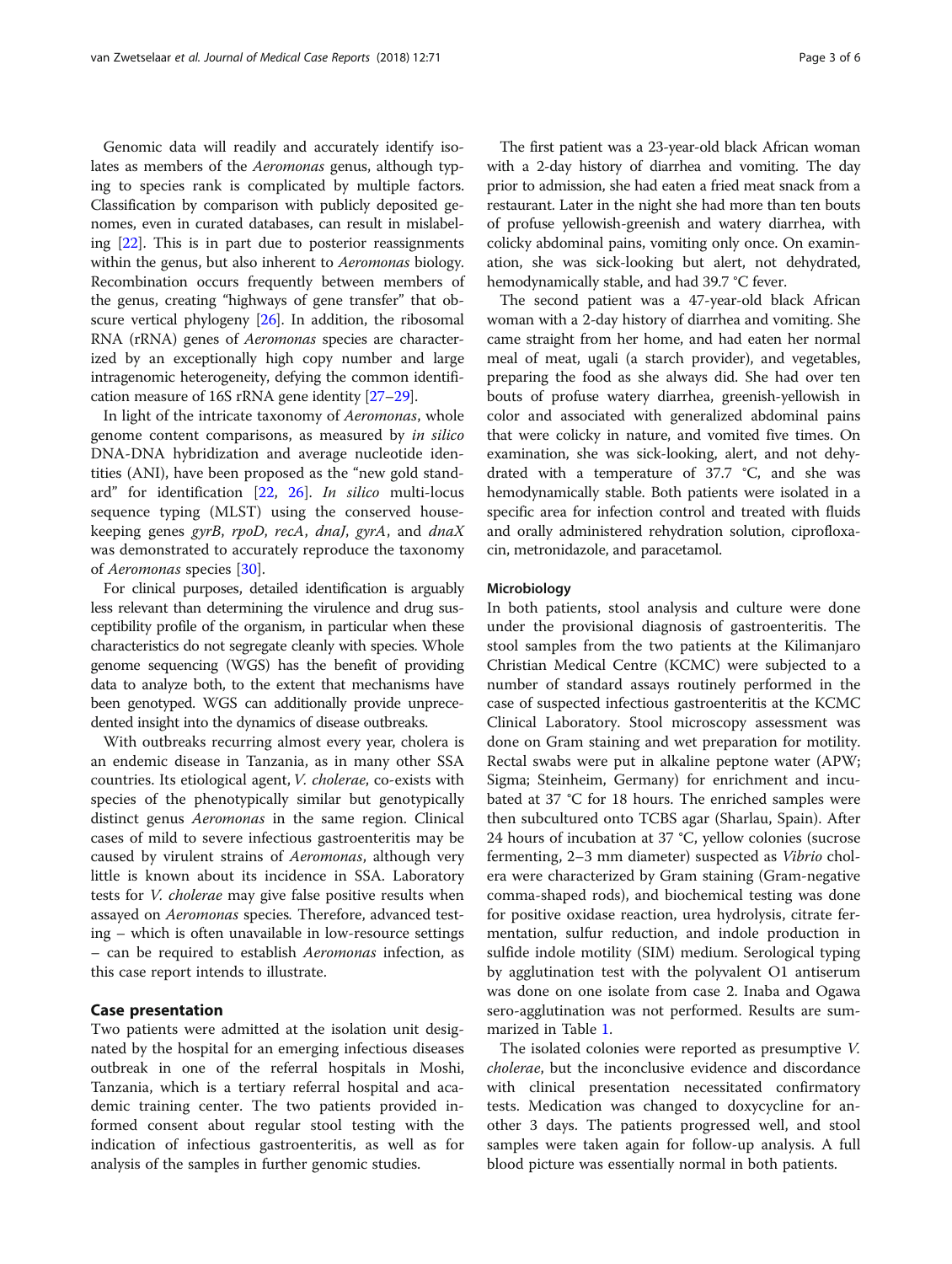<span id="page-3-0"></span>

| Test:  | KIA         | Urea       | Citrate | SIM             | Gas | Oxidase | Poly O1   | Inaba / Ogawa |  |
|--------|-------------|------------|---------|-----------------|-----|---------|-----------|---------------|--|
| Case   | Acid / Acid | <b>Neg</b> | Nea     | Neg / Neg / Pos | Neg | Pos     | <b>ND</b> | <b>ND</b>     |  |
| Case 2 | Acid / Acid | Neg        | Nea     | Neg / Neg / Pos | Neg | Pos     | Pos       | <b>ND</b>     |  |
|        |             |            |         |                 |     |         |           |               |  |

KIA Kligler Iron Agar, ND not done, Neg negative, Pos positive, SIM sulfite indole motility

#### Genomics

The isolates were transferred to the research laboratory of Kilimanjaro Clinical Research Institute (KCRI) for confirmation using WGS. KCRI is the research institute liaised to the referral facility and hosts one of the very few next generation sequencers in East Africa. Here the isolates were subcultured onto TCBS agar plates and incubated at 37 °C for 24 hours. Colonies from TCBS were used for Genomic DNA extraction. Genomic DNA was extracted using MasterPure<sup>™</sup> Complete DNA and RNA Purification Kit (Epicentre, Illumina Inc.). The quality and quantity of genomic DNA were accessed using Qubit 2.0 fluorometer (Invitrogen, Life Technologies). DNA library preparation (dual indexing) was done using Nextera XT DNA preparation kit (Illumina Inc.). WGS of the library was done on Illumina MiSeq (Illumina Inc., San Diego, USA) using 2 by 250 bp paired end protocol.

Initial genomic analysis of the sequencer reads was performed using the standard pipeline for WGS research at KCRI. The pipeline is built from local instances of the free online services at the Centre for Genomic Epidemiology of Danish Technical University ([https://cge.cbs.dtu.dk/](https://cge.cbs.dtu.dk/services) [services/\)](https://cge.cbs.dtu.dk/services). The pipeline successively performed: identification of species from raw reads (KmerFinder 1.1); de novo genome assembly and quality assessment (SPAdes 3.5, Quast 2.3); 16S rRNA species typing (SpeciesFinder 1.2); multi-locus typing (MLST 1.8); and antimicrobial resistance prediction (ResFinder 1.3). Additional analyses were performed to disambiguate the pipeline output, and investigate virulence genes (BLAST 2.2).

The sequencer run produced a below average yield (average base coverage 10.4), and as a consequence de novo assembly resulted in fragmented genome assemblies. Both samples produced approximately 450 contigs, with largest contig  $\sim$  90 kbp, and N50 size  $\sim$  20 kbp. This affected the discriminatory power of downstream analyses and precluded an exhaustive phylogenetic analysis, but sufficed for the clinical purpose of species identification.

KmerFinder results conclusively excluded V. cholerae, and established the isolates as genus Aeromonas, most likely species A. hydrophila. SpeciesFinder failed to 16Stype the assemblies, probably as a consequence of Aeromonas' characteristically high 16S rRNA gene copy number, exacerbated by the problems that long repeats pose for genome assembly. Typing was then performed against the hand-curated GreenGenes 16S and SILVA SSU/LSU reference datasets. Neither provided a taxonomic assignment more specific than genus Aeromonas. Subsequent local alignment of the assemblies to the NCBI 16SMicrobial database, and manually collating the matching contigs, produced sequences which for both isolates matched A. caviae (GenBank sequence NR\_104824.1).

Conclusive evidence for species A. caviae was obtained from matching the six housekeeping genes identified by Martinez-Murcia et al. [[30\]](#page-5-0) against reference sequences. Both isolates had 100% identity matches with A. caviae strains on the gyrB and recA genes, > 99.6% on the rpoD and gyrA genes, and > 98.5% on the  $dnaJ$  and  $dnaX$ genes. The two KCMC isolates matched different alleles for multiple genes, proving it unlikely that the infections originated from a single source.

ResFinder detected the blaMOX-4 (> 95.2% identity) and ampH genes (> 82.4% identity) coding for beta-lactam resistance in both isolates. In one isolate it detected the sul1 and dfrA-15 genes with 100% identity, coding for sulfonamide and trimethoprim resistance respectively.

The fragmented assembly prevented an exhaustive search for proposed virulence genes. The *alt* gene for thermo-labile cytotonic enterotoxin was found integrally in both isolates. The act gene for cytotoxic enterotoxin was absent in both. For several other genes (ast, hlyA, aerA, aexT, ascV) matching partial fragments (350–700 bp) were found, providing insufficient support to establish their presence.

#### **Discussion**

We report concomitant outbreaks of genuine *V. cholerae* infection along with cases of a less infectious and less virulent clinical cholera-mimic caused by A. caviae in the United Republic of Tanzania.

The initial microbiological tests which showed positivity for V. cholerae were an obvious reason for concern. An outbreak of cholera type O1 – or in our case the spread of an ongoing outbreak to a new and populous region – has widespread consequences. Routine further testing by the clinical laboratory did not disprove the hypothesis that the pathogen was V. cholerae. The suspicion of an alternative explanation for the gastroenteritis was raised by the clinically mild phenotype in the two patients from our hospital. This underscores the importance of clinical and laboratory scrutiny, especially when typical cases have been reported from the same greater region.

Aeromonas species may yield false positive microbiological test results for V. cholerae. The extent to which misdiagnosis occurs is unknown. Provisionally confirmed cases in suspected outbreaks which are rapidly contained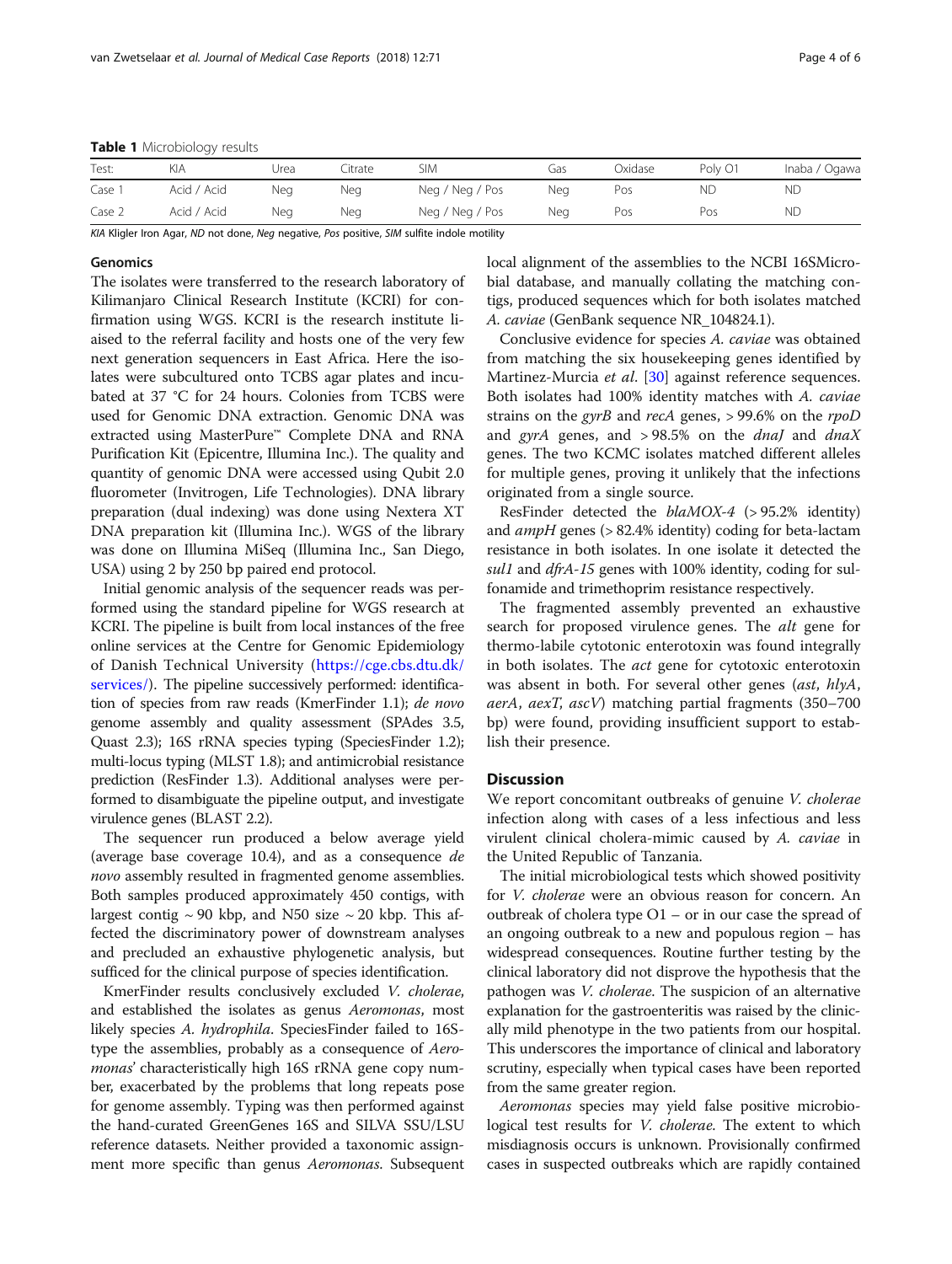probably go unreported. Not all O1 infections are fulminant, and all non-O1 V. cholerae infections have a clinical presentation which is very similar to that of Aeromonas enteric infection. The fact that in a separate study (in progress) we isolated Aeromonas from 2 out of 15 stool samples from cases of the 2015 cholera outbreaks, suggests that there is some extent of co-occurrence, and possible confounding, of the two infections during O1 outbreaks.

WGS straightforwardly produced the data required for species and strain identification, at a comparable cost to the USD 85–90 for sero-agglutination tests [[31\]](#page-5-0). However a number of conditions must be met before WGS can be used as the "new gold standard." Curated reference sequences with validated taxonomical assignment must be available, and there must be agreement on decision procedures for establishing species identity. The case of A. caviae also demonstrates that automated bioinformatics pipelines which do not take into account species-specific genotypic idiosyncrasies may fail to correctly identify species. Some Aeromonas species defy 16S rRNA typing even under the assumed ideal conditions of WGS, and need bespoke analysis. More generally, in order that reliable conclusions can be drawn from the diagnostics they provide, bioinformatics instruments need validation and calibration in terms of sensitivity and specificity. This gap particularly needs closing when WGS moves from research-only to clinical applications.

#### Strength and limitation

The strength of our cases was the isolation of Aeromonas species supported by availability of the WGS at KCRI and avoidance of a misdiagnosis. A limitation might be that the cases were from an isolation unit where cholera-suspected cases were admitted; as they were the only two cases admitted to the unit during the cholera outbreak there might be a possibility of missing other cases of gastroenteritis due to Aeromonas species in other wards in the hospital.

#### Conclusions

This case report shows that suspected cases of V. cholerae infection may require extensive testing to exclude Aeromonas species, notably A. caviae. It highlights the need for laboratory guidelines such as the UK guidelines [[25\]](#page-5-0) which pay attention to the possible confusion, ideally adapted to low-resource settings, to be applied in suspected cases of V. cholerae. WGS was shown to readily exclude V. cholerae as the etiological agent and establish the presence of Aeromonas species. WGS however is not routinely available, certainly not in Africa, nor will it soon replace classical microbiology as the first-line diagnostic for cases of enteropathy.

The co-occurrence of V. cholerae and Aeromonas species in cholera-endemic regions suggests the

possibility that a proportion of suspected cholera cases may instead exhibit Aeromonas-associated gastroenteritis. However, the dearth of epidemiological data on Aeromonas infection in cases of diarrhea and dysentery, and in particular its near complete lack for SSA, makes it impossible to establish the extent of misdiagnosis with any degree of certainty.

However, if the qualification "an emergent human pathogen," which is almost idiomatically used in the literature on Aeromonas species, is ever to be promoted to "an endemic human pathogen," then there is a strong need for both comprehensive epidemiological data and reliable means of diagnosis.

#### Patient's perspective

On discussion of the result with one of the patients and the publication plan, she said that it was good that she knew she had not had cholera because she had had feelings of shame and stigma. She said: "I was wondering as how can I alone get cholera while the same food I prepared myself my children ate but none of them had similar disease as me, now I am happy and will tell the family I had no cholera."

#### Acknowledgements

The authors are grateful to Frank Aarestrup and team at Danish Technical University for their assistance and encouragement.

#### Funding

MvZ, TS, and HK are partially funded through DANIDA Fellowship Centre award DFC12-007DTU.

#### Availability of data and materials

Not applicable.

#### Authors' contributions

BN reported the clinical laboratory methods and findings; HK reported the research laboratory methods and findings and performed the genome sequencing; NC, KK, SJU, and BTM reported the clinical presentation; MvZ and TS executed the bioinformatics and reported the genomic analyses; MD brought the authors together and made the initial draft; BTM and MvZ authored the manuscript. All authors read and approved the final manuscript.

#### Ethics approval and consent to participate

This case report was done under the Whole genomic sequencing diagnosis study which obtained ethical approval from the college ethics review committee of the KCMUCo and the National Institute of Medical Research in Tanzania and consent for publication was obtained from the patient.

#### Consent for publication

Written informed consent was obtained from the patients for publication of this case report and any accompanying images. A copy of the written consent is available for review by the Editor-in-Chief of this journal.

#### Competing interests

The authors declare that they have no competing interests.

#### Publisher's Note

Springer Nature remains neutral with regard to jurisdictional claims in published maps and institutional affiliations.